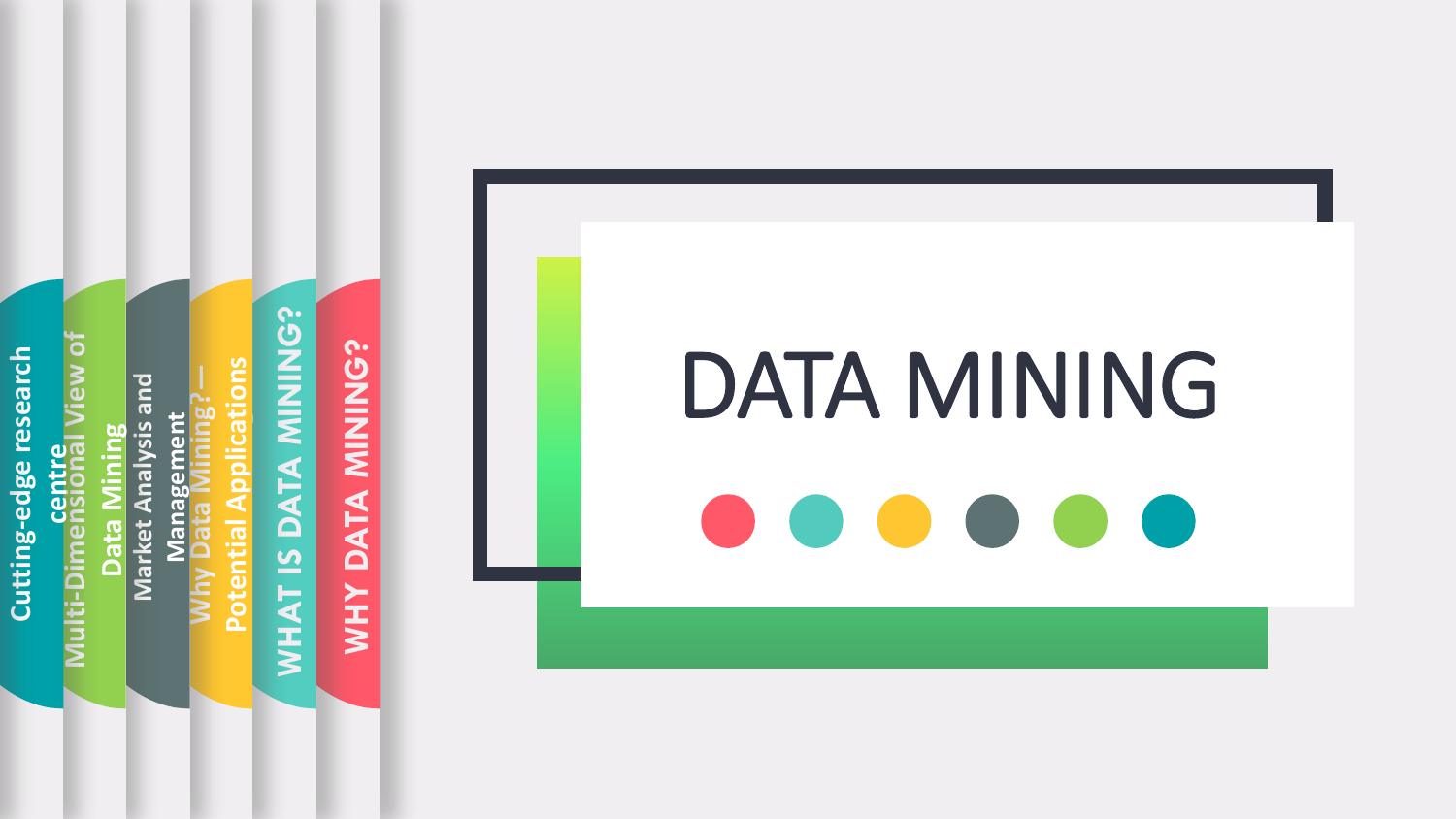



## **WHY DATA MINING?**

**—Potential -edge research centre -Dimensional View of NG? WHAT IS DATA MINING?** ပ္ပ **Market Analysis and**   $\bar{z}$ **Applications** research **Data Mining Management Why Data Mining? DATA** edge  $\overline{\mathbf{z}}$ **WHAT Cutting Multi**

•**The Explosive Growth of Data: from terabytes to petabytes**

- •Data collection and data availability
	- •Automated data collection tools, database systems, Web, computerized society

### •**Major sources of abundant data**

•Business: Web, e-commerce, transactions, stocks, …

- •Science: Remote sensing, bioinformatics, scientific simulation, …
- •Society and everyone: news, digital cameras,

### •**We are drowning in data, but starving for knowledge!**

•"Necessity is the mother of invention"—Data mining—Automated analysis of massive data sets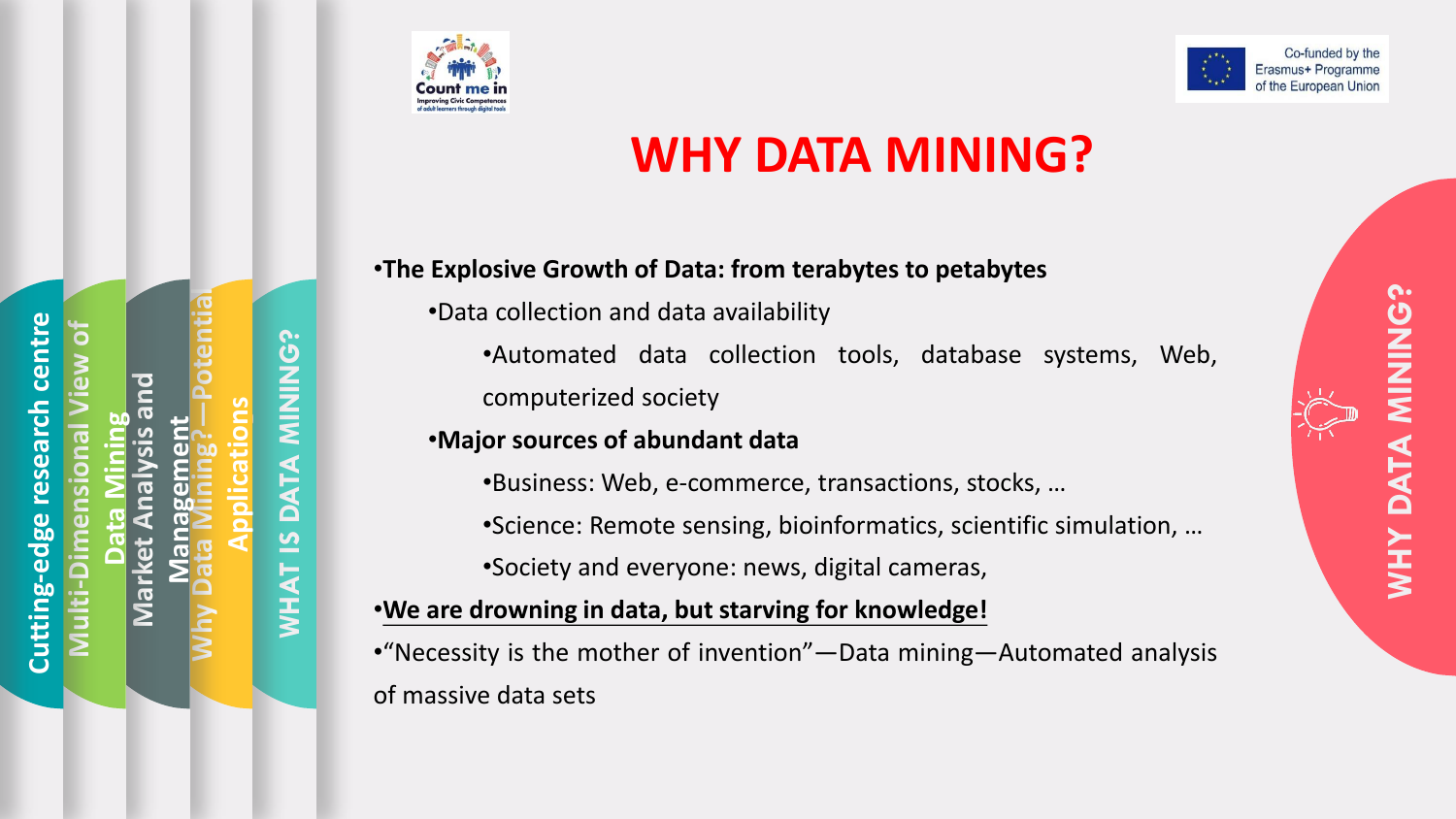

**Why Data Mining?**

**Market Analysis and** 

**Data Mining**

**Multi-Dimensional View of** 

**centre**

**Cutting-edge research** 

**RUSSING** 

**Management**

**Applications**

**—Potential** 



## **WHAT IS DATA MINING?**

### •**What Is Data Mining?**

•Data mining (knowledge discovery in databases) : •Extraction of interesting (non -trivial, implicit, previously unknown and potentially useful) information or patterns from data in large databases

### •**Alternative names :**

•Knowledge discovery(mining) in databases (KDD), knowledge extraction, data/pattern analysis, data archeology, data dredging, information harvesting, business intelligence, etc .

### • **What is not data mining?**

•(Deductive) query processing .

•Expert systems or statistical programs 7



**WHY DATA MINING?**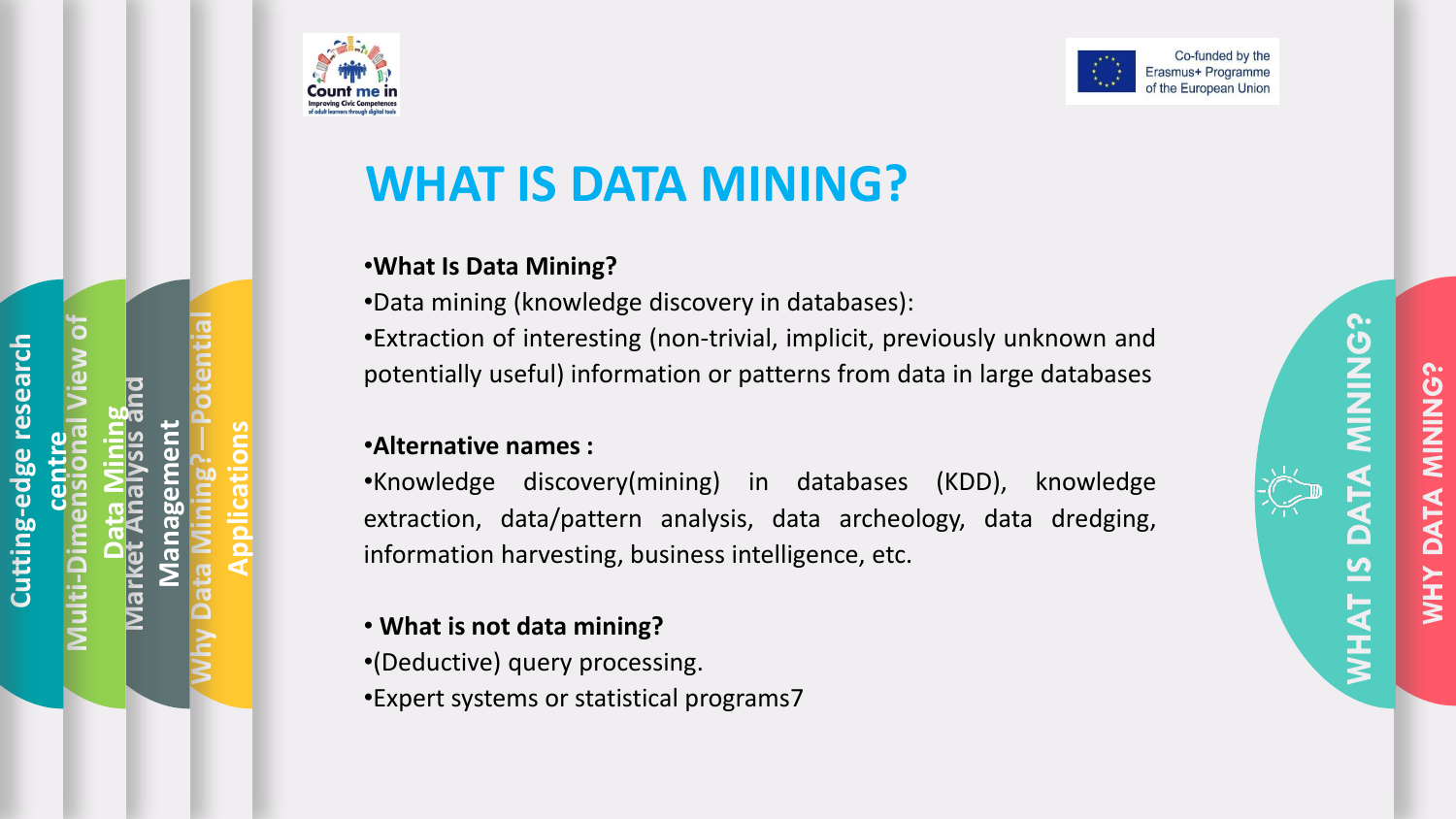

**Why Data Mining?**

**Market Analysis and** 

**Data Mining**

**Multi**

**-Dimensional View of** 

**centre**

**Cutting**

**RUSSING** 

**-edge research** 

**Management**

**Applications**

**—Potential** 

## **WHAT IS (NOT) DATA MINING?**

### •**What is not Data Mining?**

- – Look up phone number in phone directory
- – Query a Web search engine for information about ―Amazon

### •**What is Data Mining?**

- – Certain names are more prevalent in certain US locations (O'Brien, O'Rurke, O'Reilly… in Boston area)
- – Group together similar documents returned by search engine according to their context (e.g. Amazon rainforest, Amazon.com,)

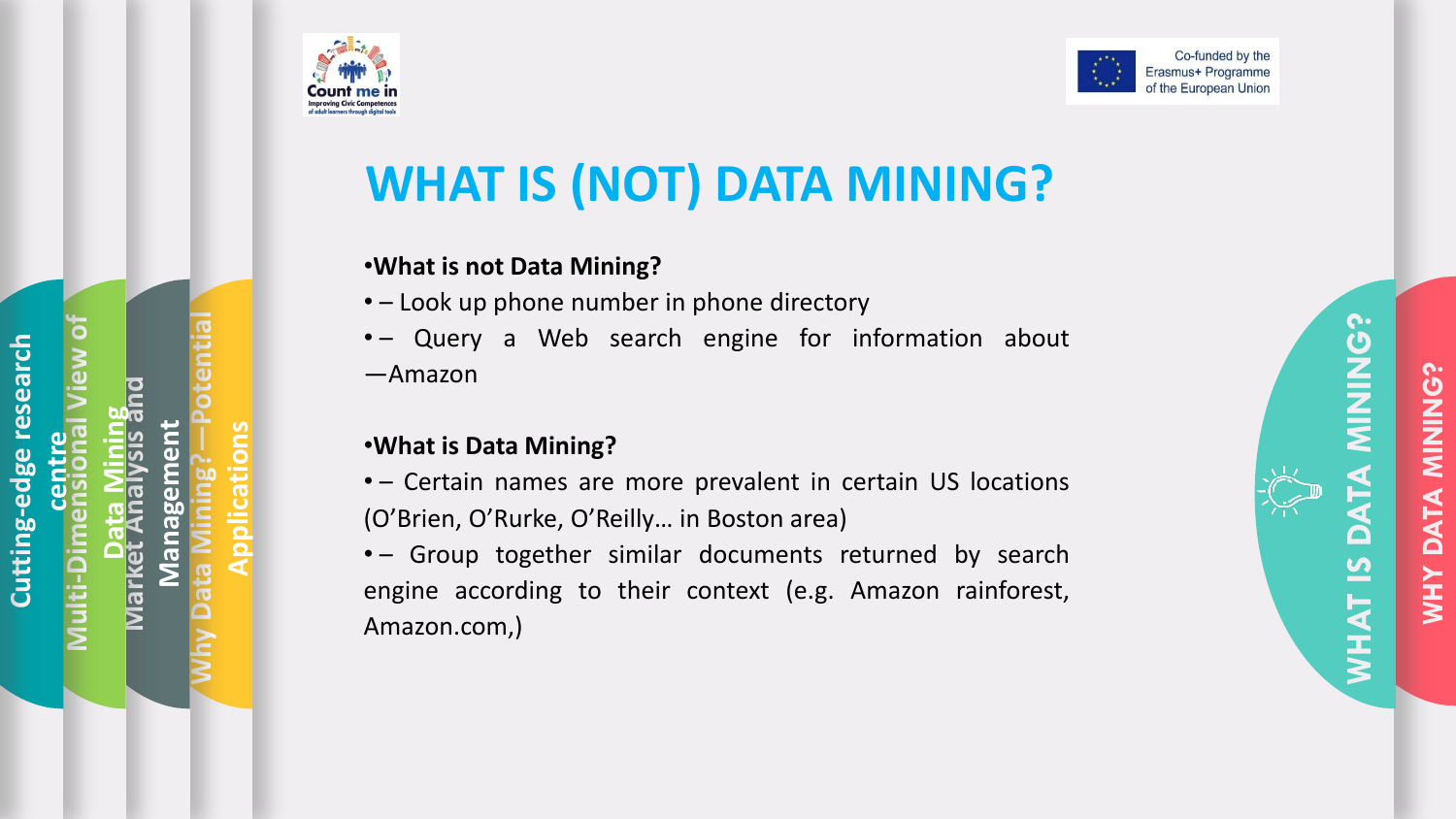



# **WHY DATA MINING? POTENTIAL APPLICATIONS**

•Data analysis and decision support

•Market analysis and management

•Target marketing, customer relationship management (CRM),

market basket analysis, market segmentation

•Risk analysis and management

•Forecasting, customer retention, quality control, competitive analysis

•Fraud detection and detection of unusual patterns (outliers)

C. **WHAT IS DATA MINING?** cations **Potential Applications Why Data Mining?— WHY DATA MINING?** <u>်</u> **ZINNING** ATA<br>ATA **A** Potential  $\mathbf \Omega$  $\overline{\mathbf{S}}$ Why **XHX WHAT**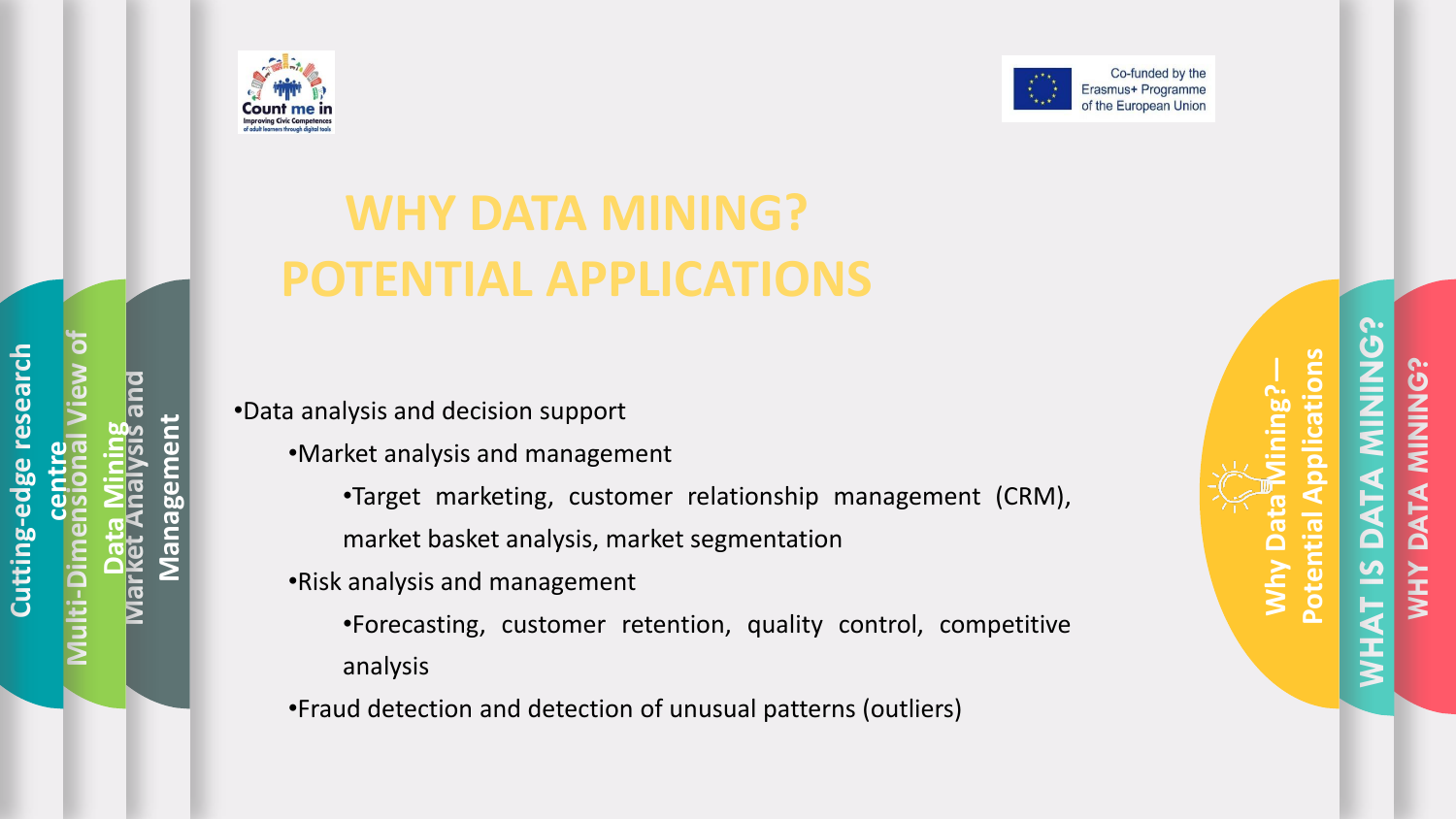



## **WHY DATA MINING? POTENTIAL APPLICATIONS**

Other Applications

Text mining (news group, email, documents) and Web mining Stream data mining

Bioinformatics and bio-data analysis

**MINING? WHAT IS DATA MINING? Potential Applications Potential Applications WHY DATA MINING? CONINING?** ng? **Why Data Mining?** DATA DATA WHAT<sub>IS</sub> **NHM** 

Why Da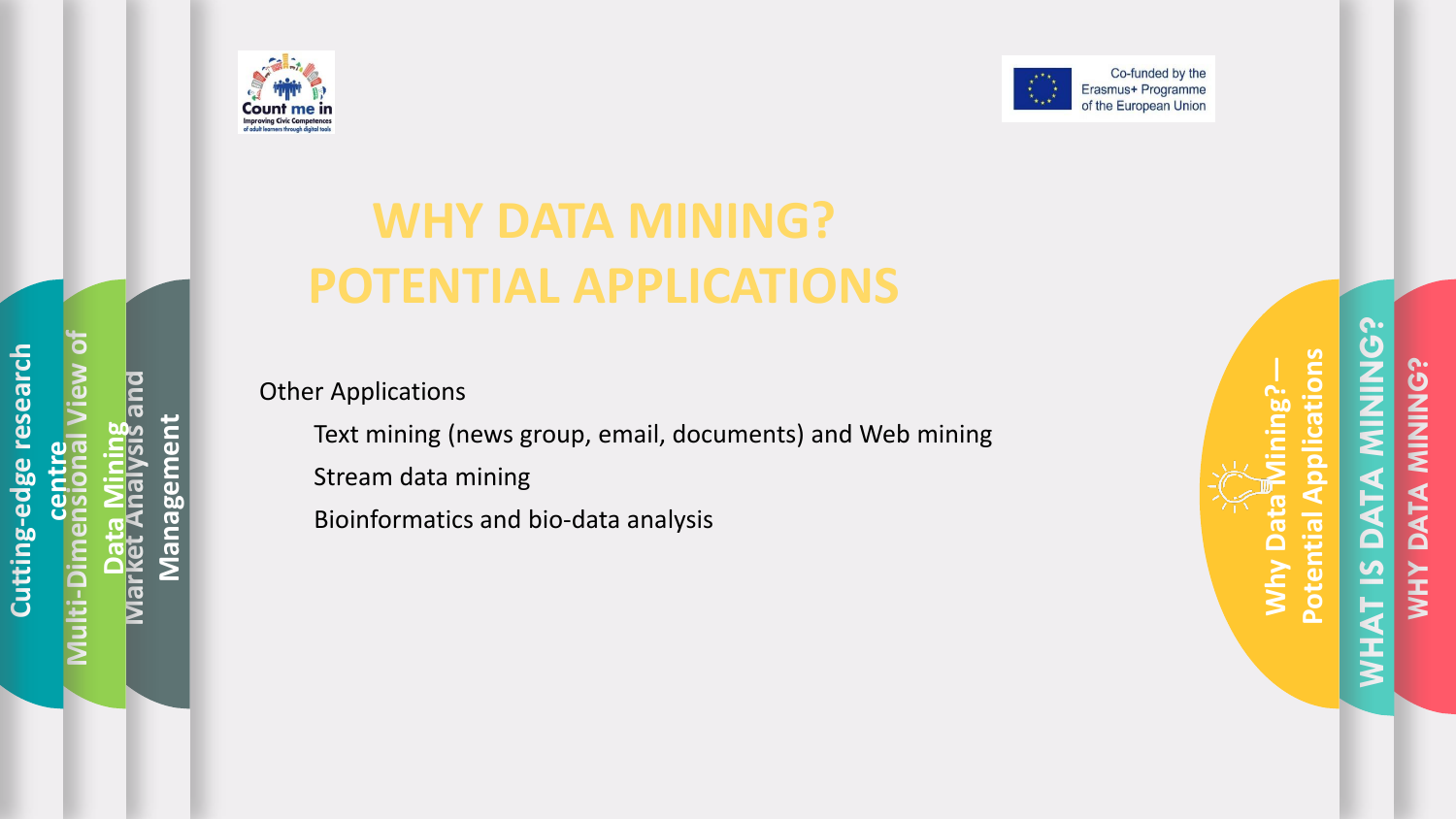



## **MARKET ANALYSIS AND MANAGEMENT**

### **Where does the data come from?**

Credit card transactions, discount coupons, customer complaint calls

### **Target marketing**

Find clusters of "model" customers who share the same characteristics: interest, income level, spending habits, etc. Determine customer purchasing patterns over time

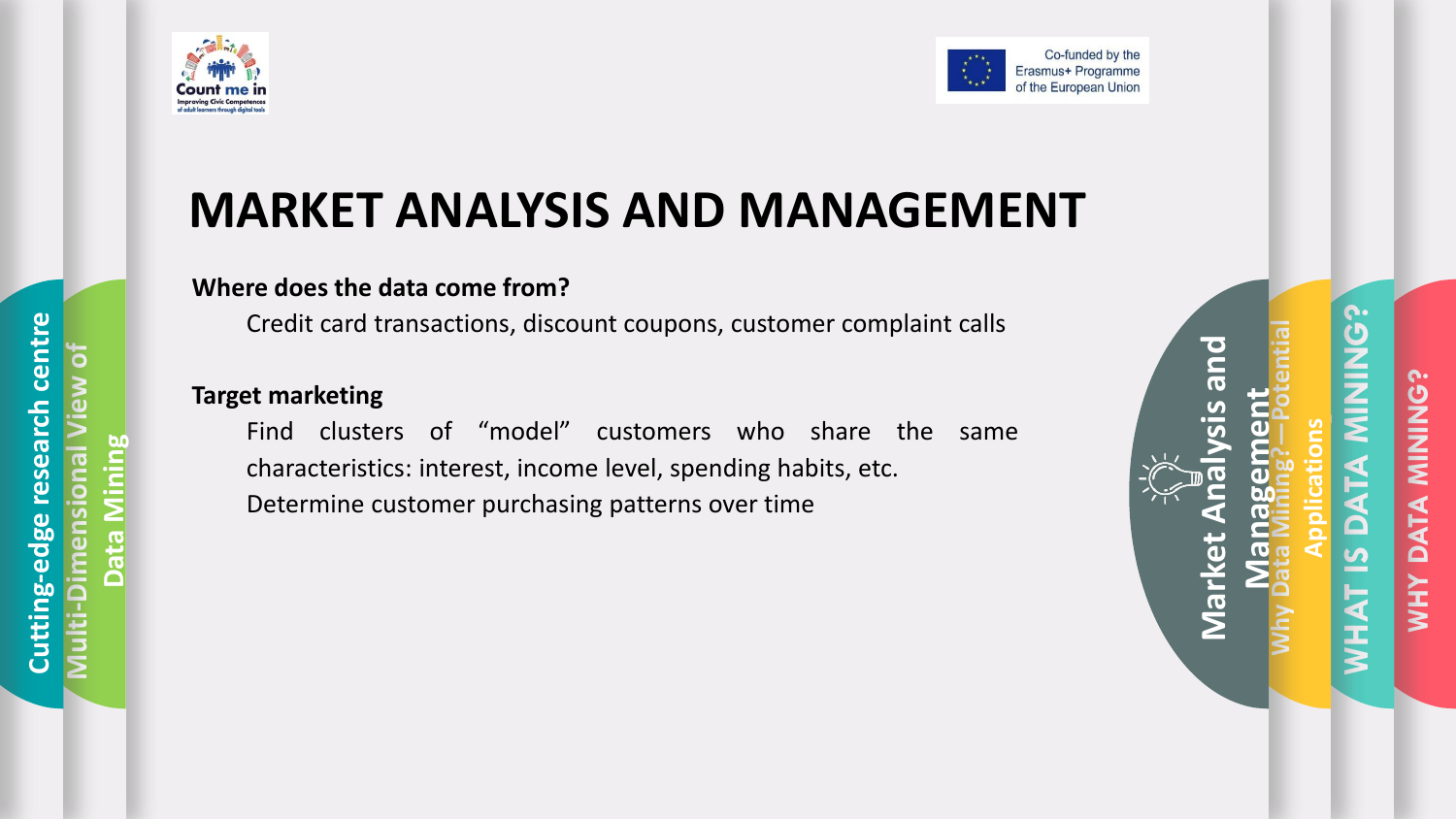



## **MARKET ANALYSIS AND MANAGEMENT**

### **Cross-market analysis**

Associations/co-relations between product sales, & prediction based on such association

### **Customer profiling**

What types of customers buy what products

### **Customer requirement analysis**

Identifying the best products for different customers Predict what factors will attract new customers

| Market Analysis and | <b>Management</b><br>Why Data Mining? – Potential<br><b>Applications</b> | <b>WHAT IS DATA MINING?</b> | WHY DATA MINING? |
|---------------------|--------------------------------------------------------------------------|-----------------------------|------------------|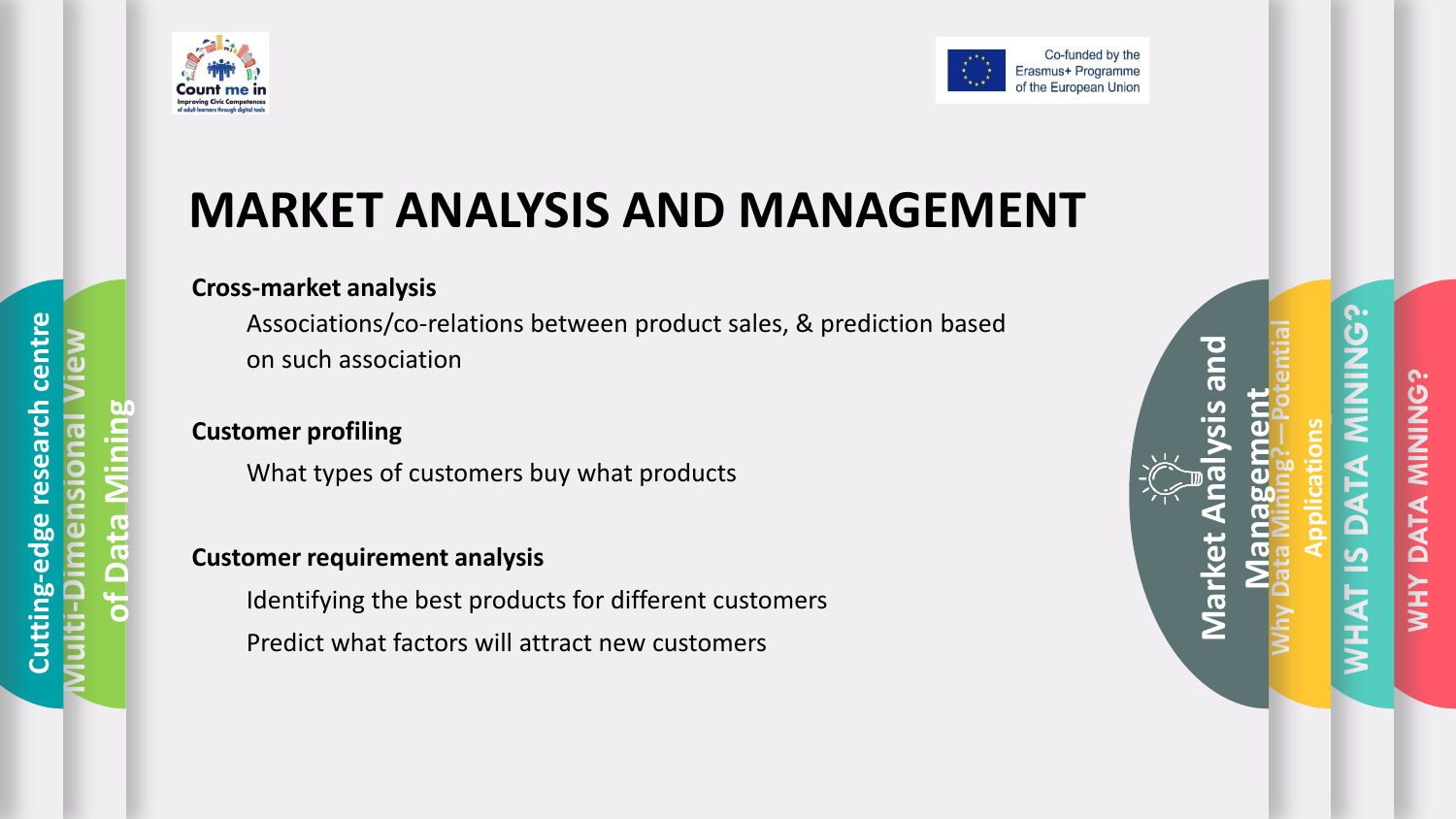

**Multi**

**-Dimensional View of** 

**Cutting-edge research centre**

Cutting-edge

research

centr

**Data Mining**



### **ARCHITECTURE: TYPICAL DATA MINING SYSTEM** Graphical user interface **ARCHITECTURE: TYPICAL DATA**  DATA Pattern evaluation Data mining engine **URE:** Knowledge -baseDatabase or data **ARCHITEC** warehouse server **Data cleaning & data integration Filtering**

**Data** 

**Warehouse**

**Databases**

**WHAT IS DATA MINING?**<br> **WHAT IS DATA MINING? WHY DATA MINING?** ONNIN **ATA**  $\overline{\mathbf{C}}$ **XHM** 

Why Data Mining?

**MINING SYSTEM**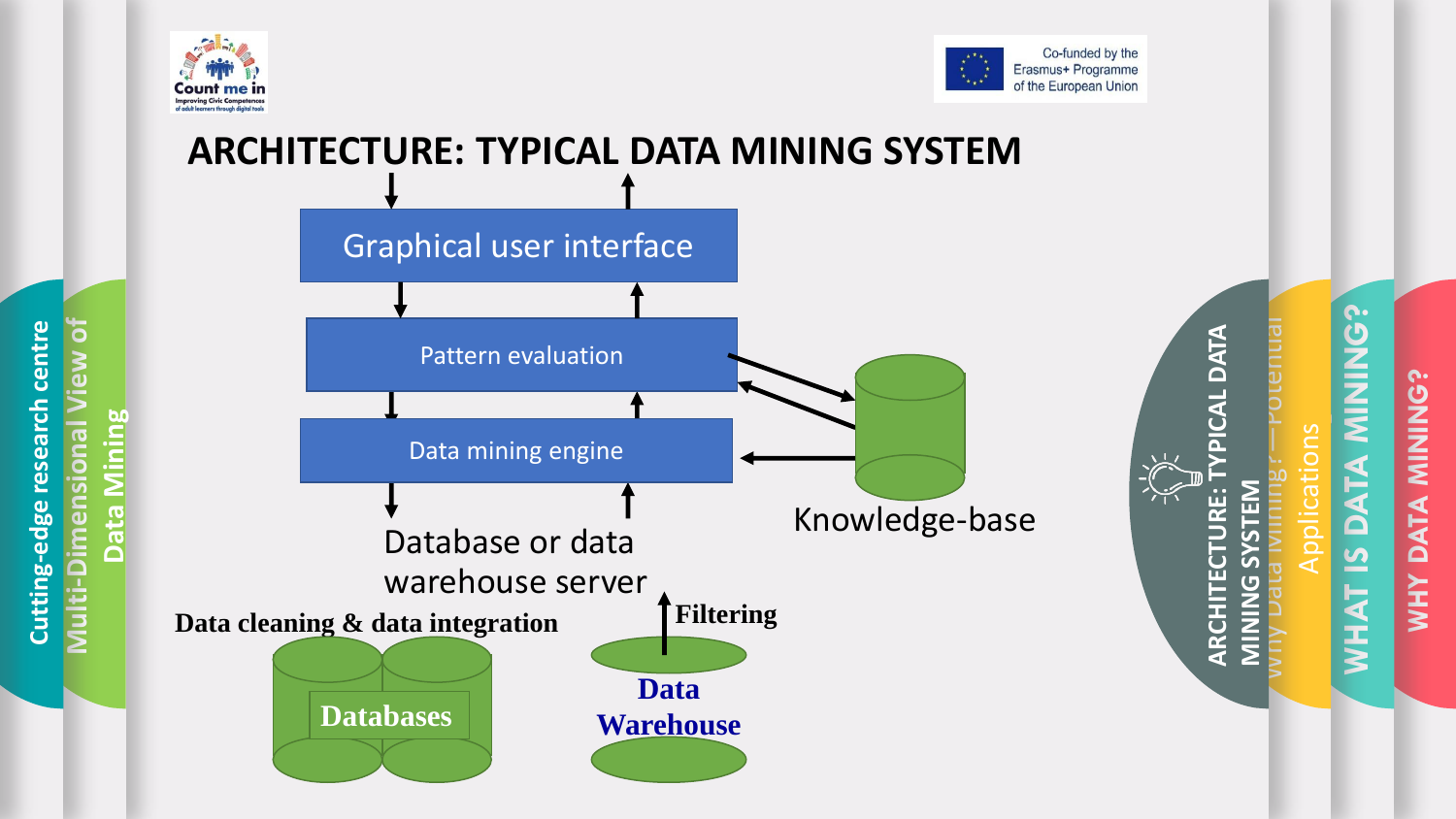



## **DATA MINING: ON WHAT KINDS OF DATA?**

**RUSSIAN AND LONGITUDE** 

•**Relational database**

•**Data warehouse**

•**Transactional database**

•**Advanced database and information repository**

- •Spatial and temporal data
- •Time-series data

•Stream data

- •Multimedia database
- •Text databases & WWW

**WHAT IS DATA MINING?**<br> **WHAT IS DATA MINING? WHAT KINDS OF DATA? DATA MINING: ON**  <u>გ</u> Why Data Mining? **DATA** 

**WHY DATA MINING?**

ATA

 $\blacksquare$ 

**XHM** 

**DNINE**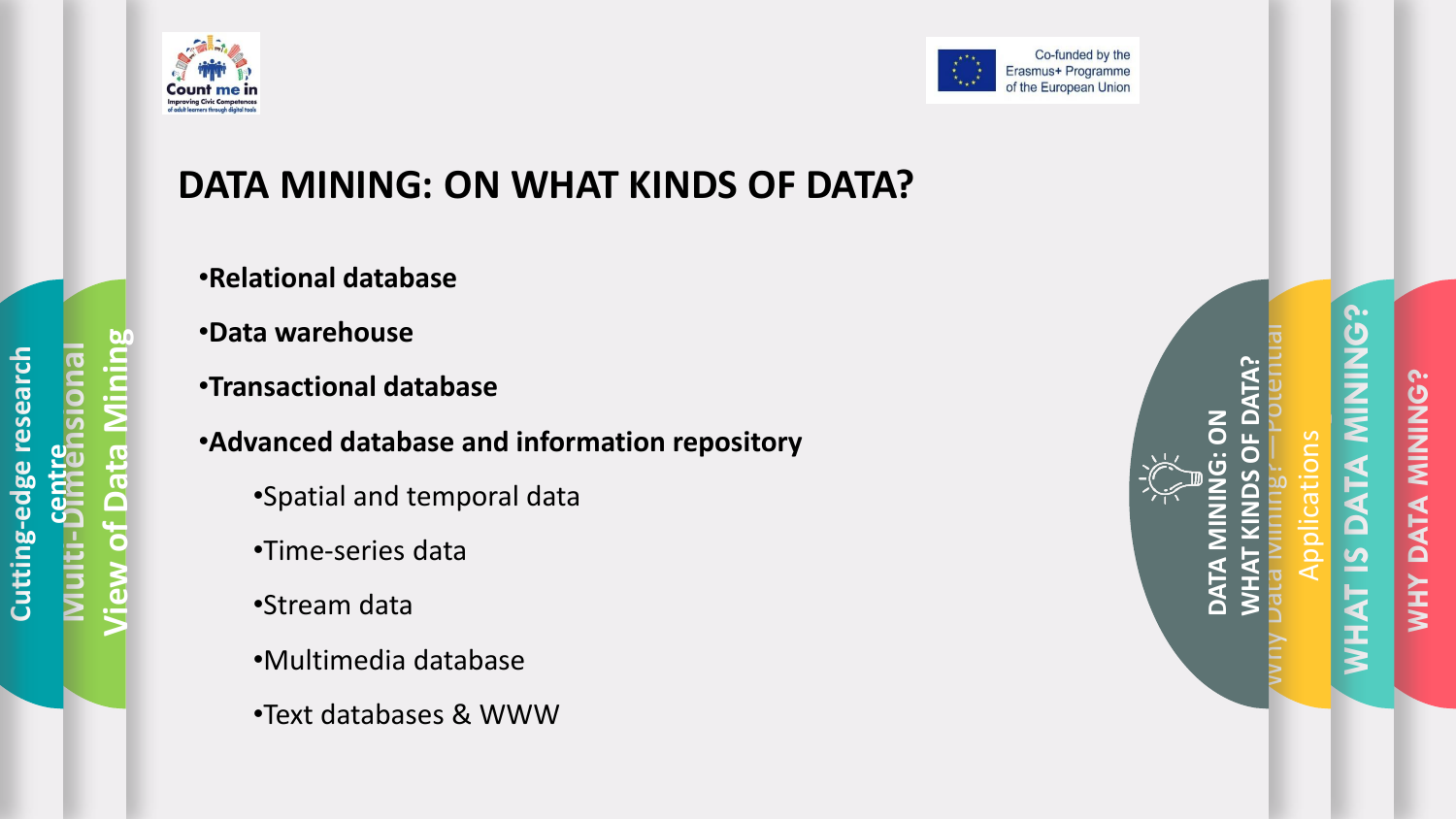

**Multi**

**Cutting**

**-edge research** 

**RUSSIAN AND LONGITUDE** 

**-Dimensional View of** 

**centre**

**Data Mining**



**WHY DATA MINING?**

### **DATA MINING: CONFLUENCE OF MULTIPLE DISCIPLINES**

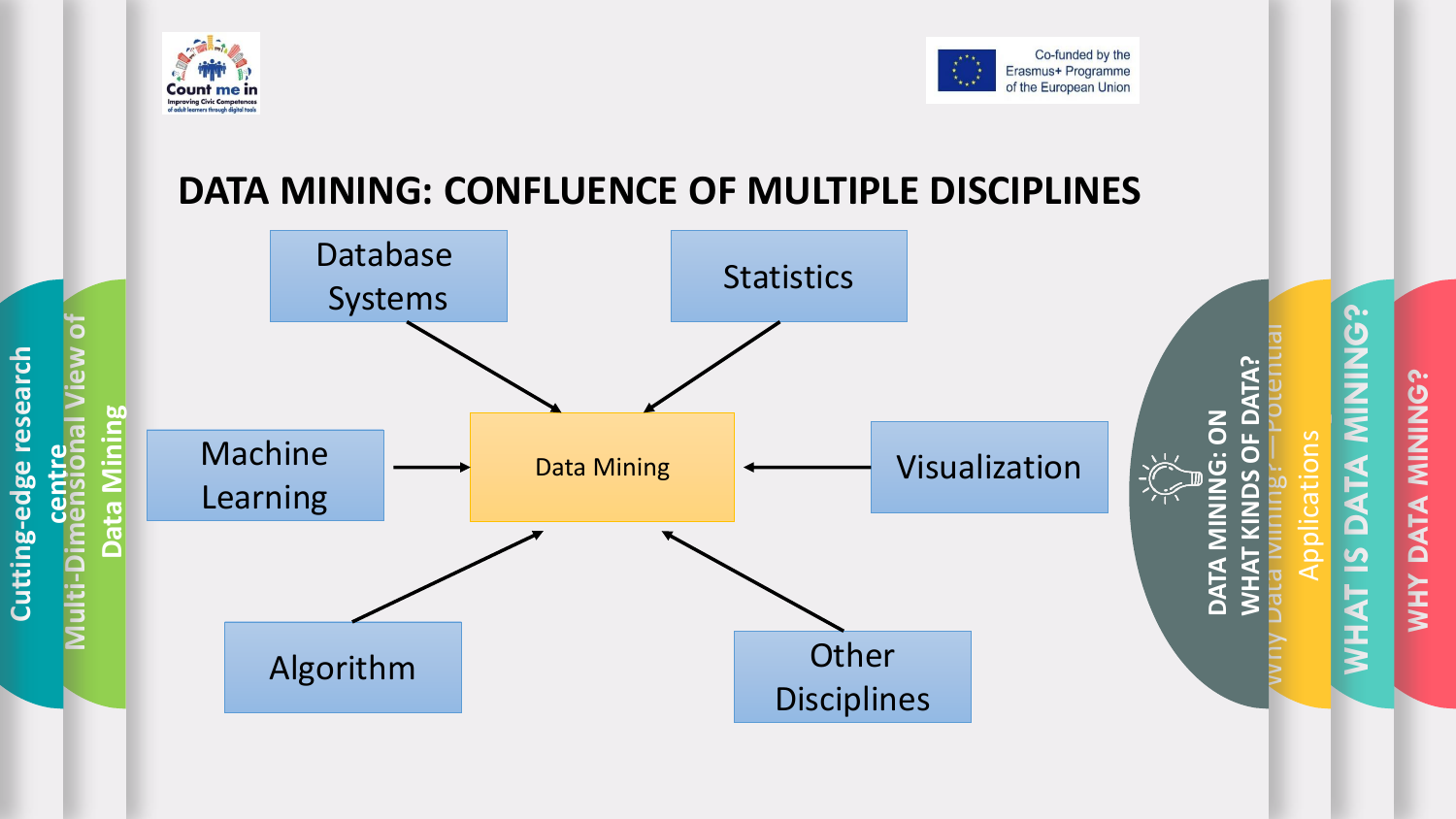



## **MULTI-DIMENSIONAL VIEW OF DATA MINING**

### **Data to be mined**

Relational, data warehouse, transactional, stream, objectoriented/relational, active, spatial, time-series, text, multimedia, heterogeneous, WWW

### **Knowledge to be mined**

Characterization, discrimination, association, classification, clustering, trend/deviation, outlier analysis, etc. Multiple/integrated functions and mining at multiple levels

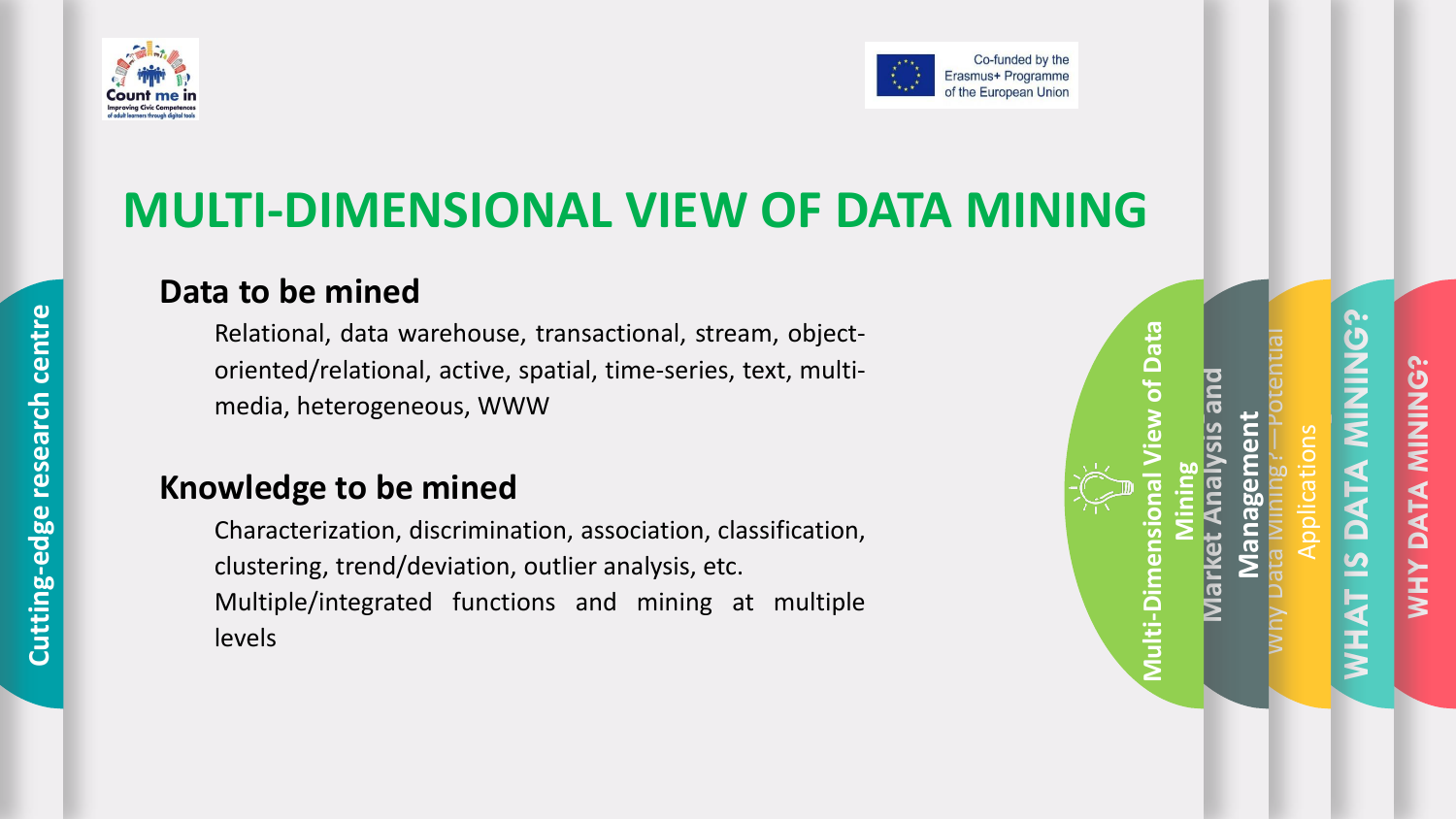



## **MULTI-DIMENSIONAL VIEW OF DATA MINING**

### **Techniques utilized**

Database-oriented, data warehouse (OLAP), machine learning, statistics, visualization, etc.

### **Applications adapted**

Retail, telecommunication, banking, fraud analysis, biodata mining, stock market analysis, Web mining, etc.

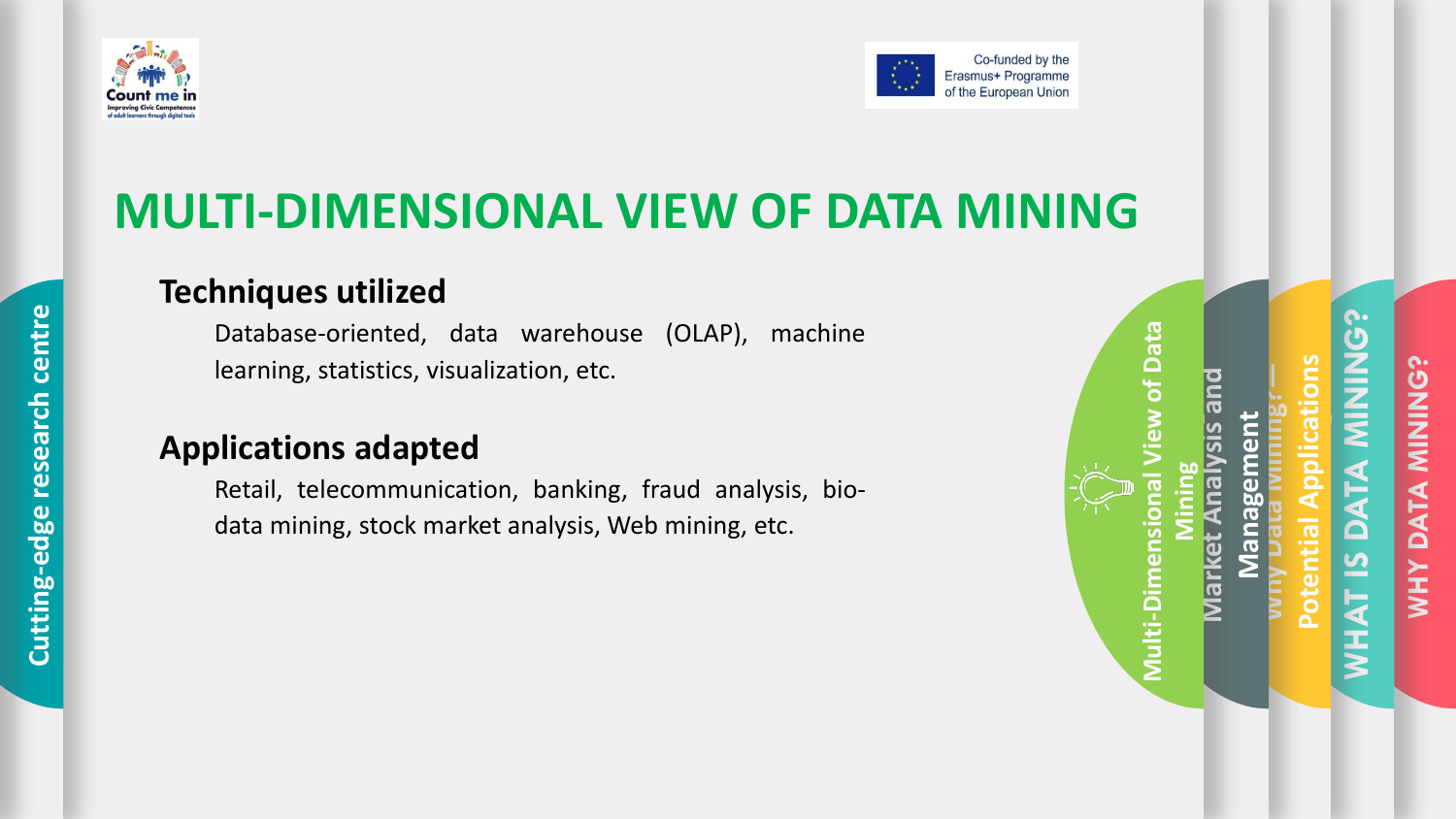



## **TING-EDGE RESEARCH CENTRE**

**e**: Cutting-edge research centre in Košice, Slovakia **City:** Košice **Region:** Central Europe untry: Slovakia

### **Objectives:**

e project has brought advanced technologies and laboratory equipment the Technical University of Košice. This has enabled both the iversity and Slovakia to engage more fully in research into artificial Illigence, informatics and telecommunications at the European level.



**WHY DATA MINING?** ONININ DATA **AHM** 

**WHAT IS DATA MINING?**

 $\Box$ S

**NHAT** 

<u>်</u>

**NHNHNHNHN** 

**Why Data Mining?**

**Market Analysis and** 

**Data Mining**

**Multi**

**-Dimensional View of** 

**research centre**

**Cutting**

**-edge** 

**Management**

**Management** 

**Applications**

**—Potential**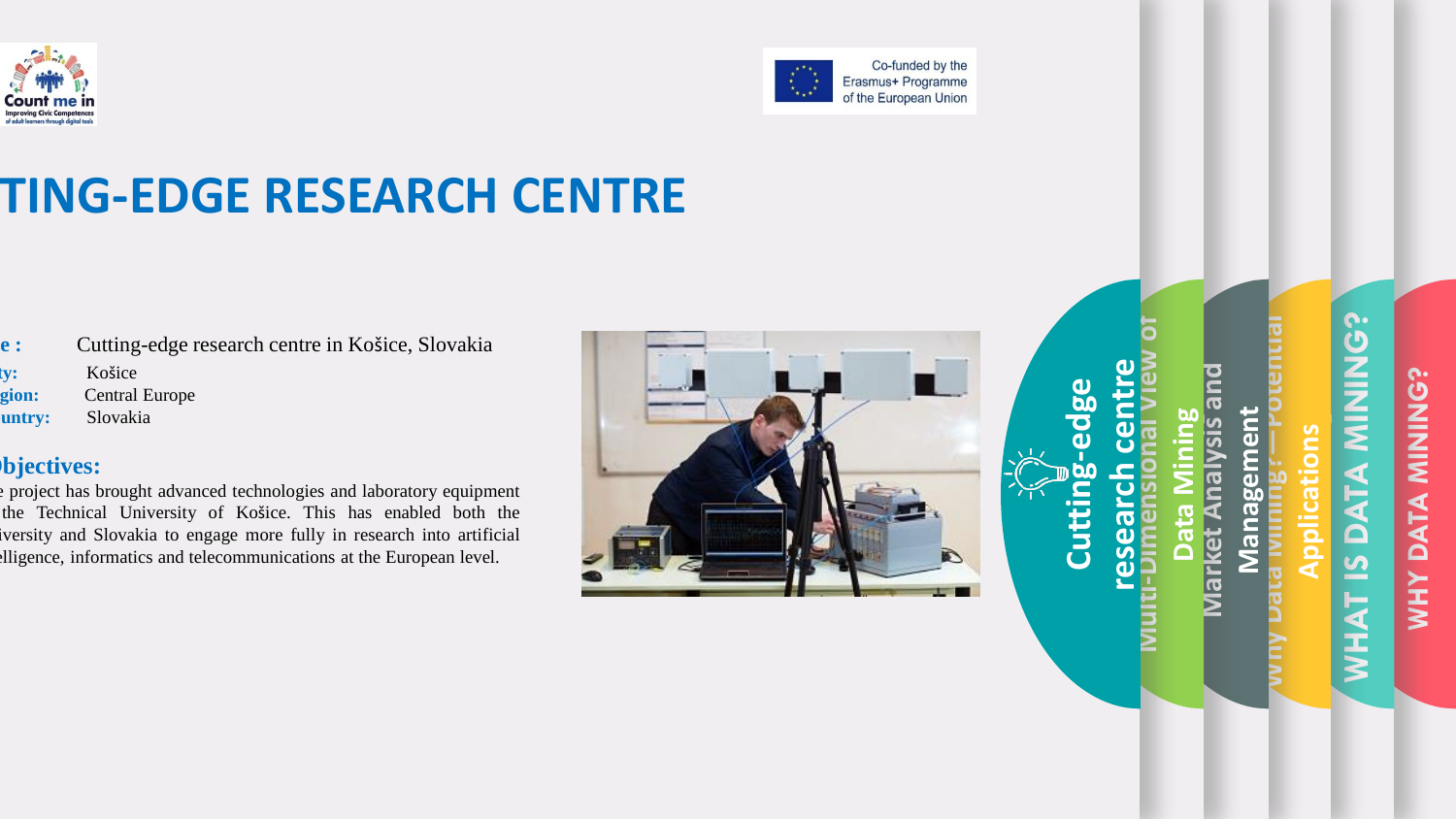



## **CUTTING -EDGE RESEARCH CENTRE**

**Target area:**

Data -mining

### •**Problems addressed :**

- **Artificial Intelligence** and **Data Mining** is very poor developed in rope.
- We don ' t have much research labs for *AI* and **data mining** in Europe European Goverments are spending a lot of money for foreign *AI* theologies which they buy from USA or China mostly

#### **General description of the solution :**

- ERDF funding was provided for a scientific research centre in Ko šice, ovakia.
- e Centre of Information and Communication Technologies for lowledge Systems performs scientific research on a range of topics cluding artificial intelligence, informatics and telecommunications. ch year, some 30 national and international projects are run at the ntre, on subjects ranging from virtualisation to data mining.

#### **Solutions used :**

The idea is to build a research lab to research and develop new *AI* and a mining technologies. These technologies can be used by any ropean Goverement / Companies, or simple european citizens.



## **WHAT IS DATA MINING? WHY DATA MINING? NHNNN** ATA  $\blacksquare$ **AHM**

**Why Data Mining?**

**Market Analysis and** 

**rket Analysis** 

**Multi-Dimensional View of** 

**research centre**

**Cutting**

**-edge** 

**Management**

**Managemen** 

**Applications**

U.

 $\Box$ 

S

**NHAT** 

**—Potential**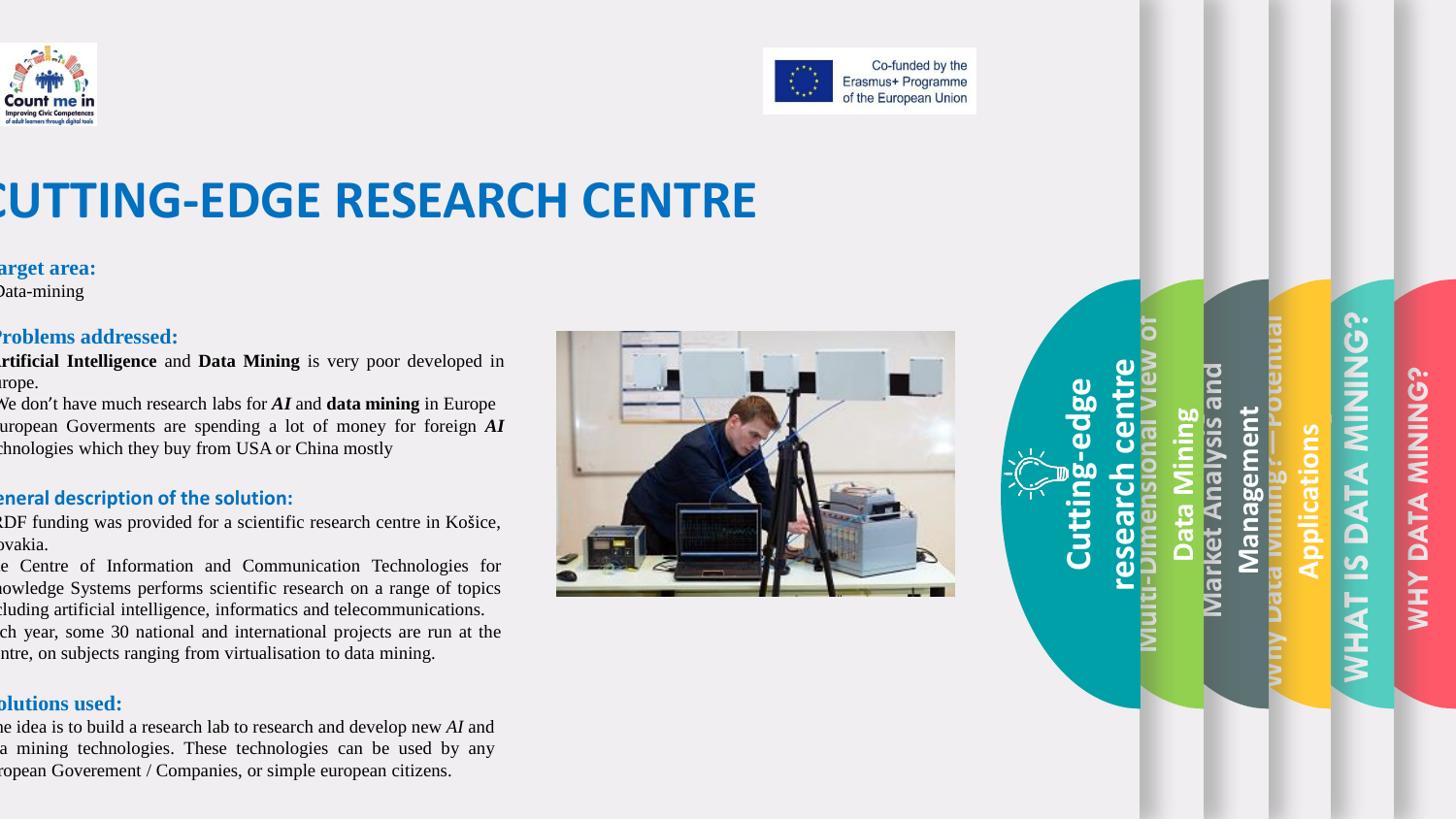



## UTTING-EDGE RESEARCH CENTRE

#### **Benefits gained from the solutions used :**

- •This will enable universities, proffesors and young students to work towards this promissing technology .
- A research lab will be built where ideas are put into reality
- •We will be able to create our own intelligent systems depending on our own needs

#### **Community/ies where the smart change is used :**

This can be used and built anywhere in Europe . The important thing is here that it will need *AI* and **Data Mining** experts, universities and also students to work on it . The outcomes of this research lab can be used anywhere in the world .

•**Cost (optional):** EUR 1 252 007

#### **-Link to the project website**

[https://ec.europa.eu/budget/euprojects/cutting](https://ec.europa.eu/budget/euprojects/cutting-edge-research-centre-ko%C5%A1ice-slovakia_en?language=en)-edge-research-centre-ko%C5%A1ice-slovakia\_en?language=en [http://ec.europa.eu/regional\\_policy/en/projects/slovakia/a](http://ec.europa.eu/regional_policy/en/projects/slovakia/a-cutting-edge-r-d-centre-of-excellence-in-kosice)-cutting-edge-r-d-centre-of-excellence-in-kosice



**WHAT IS DATA MINING? WHY DATA MINING? NHNHNHNHN** ATA **XHX** 

**Why Data Mining?**

**Market Analysis and** 

<u>ပ</u>ါ

**Data Mining**

**Multi-Dimensional View of** 

**research centre**

**Cutting**

**-edge** 

**Management**

**Managem** 

**SP** 

**Applications**

**—Potential**